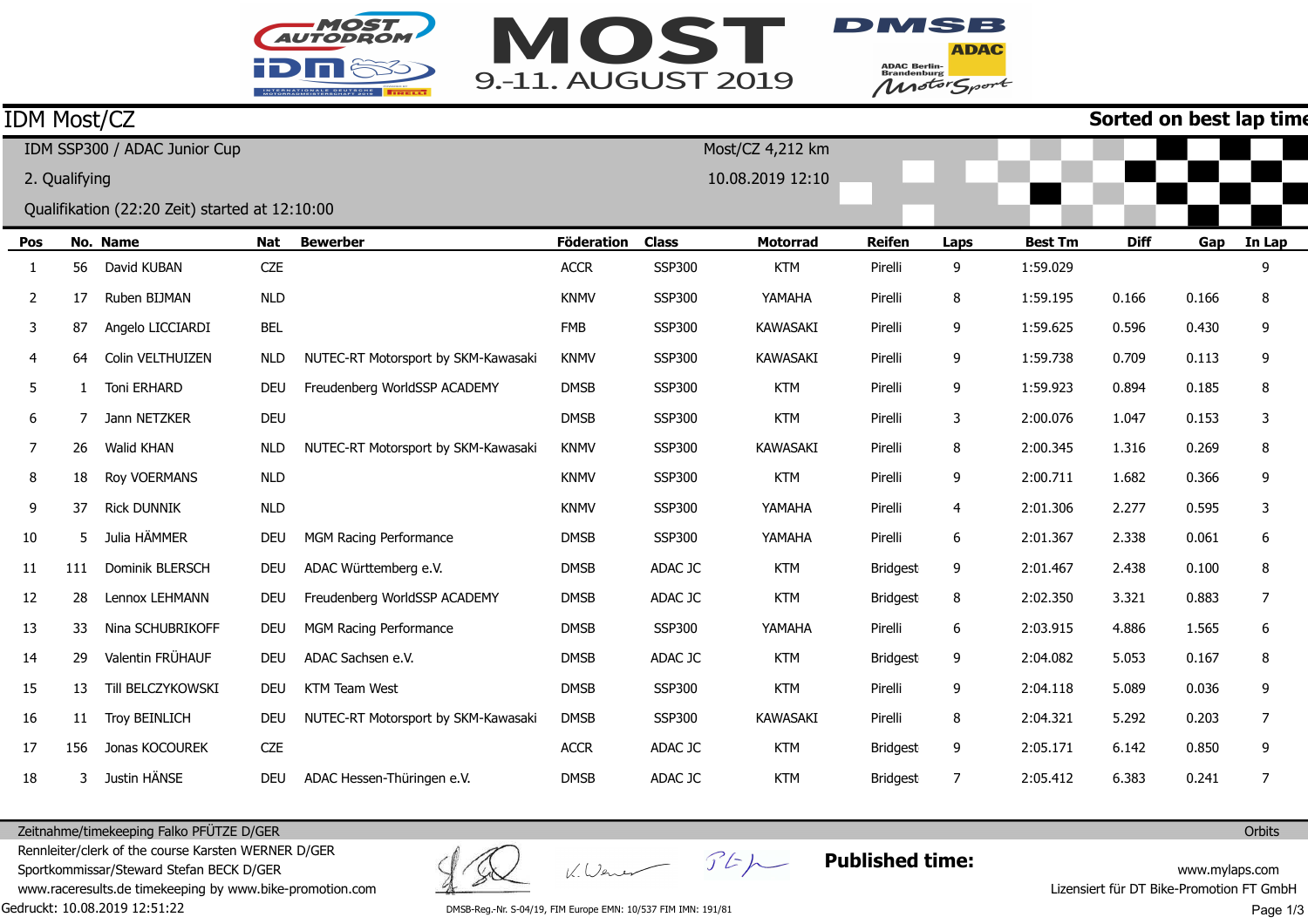



**ADAC** ADAC Berlin-<br>Brandenburg<br>Motor Sport

## **Sorted on best lan time**

| <b>IDM Most/CZ</b> |     |                                                |            |                                       |                   |               |                  |                 |      |                | Sorted on best lap tim |       |                |
|--------------------|-----|------------------------------------------------|------------|---------------------------------------|-------------------|---------------|------------------|-----------------|------|----------------|------------------------|-------|----------------|
|                    |     | IDM SSP300 / ADAC Junior Cup                   |            |                                       |                   |               | Most/CZ 4,212 km |                 |      |                |                        |       |                |
| 2. Qualifying      |     |                                                |            |                                       |                   |               | 10.08.2019 12:10 |                 |      |                |                        |       |                |
|                    |     | Qualifikation (22:20 Zeit) started at 12:10:00 |            |                                       |                   |               |                  |                 |      |                |                        |       |                |
| Pos                |     | No. Name                                       | <b>Nat</b> | <b>Bewerber</b>                       | <b>Föderation</b> | <b>Class</b>  | <b>Motorrad</b>  | <b>Reifen</b>   | Laps | <b>Best Tm</b> | <b>Diff</b>            | Gap   | In Lap         |
| 19                 | 91  | Jonas Robin HOLLÄNDEF DEU                      |            |                                       | <b>DMSB</b>       | ADAC JC       | <b>KTM</b>       | <b>Bridgest</b> | 7    | 2:05.548       | 6.519                  | 0.136 | 7              |
| 20                 | 117 | Marcel BLERSCH                                 | <b>DEU</b> | ADAC Württemberg e.V.                 | <b>DMSB</b>       | ADAC JC       | <b>KTM</b>       | <b>Bridgest</b> | 7    | 2:05.858       | 6.829                  | 0.310 | 7              |
| 21                 | 94  | Marvin SIEBDRAHT                               | <b>DEU</b> | NUTEC-RT Motorsport by SKM-Kawasaki   | <b>DMSB</b>       | <b>SSP300</b> | <b>KAWASAKI</b>  | Pirelli         | 6    | 2:06.401       | 7.372                  | 0.543 | 6              |
| 22                 | 10  | Markus SCHORMAIR                               | <b>DEU</b> | ADAC Team Südbayern e.V.              | <b>DMSB</b>       | ADAC JC       | <b>KTM</b>       | <b>Bridgest</b> | 8    | 2:06.424       | 7.395                  | 0.023 | 7              |
| 23                 | 124 | Julius Caesar RÖRIG                            | <b>DEU</b> |                                       | <b>DMSB</b>       | ADAC JC       | <b>KTM</b>       | <b>Bridgest</b> | 8    | 2:06.576       | 7.547                  | 0.152 | 6              |
| 24                 | 46  | <b>Dustin SCHNEIDER</b>                        | <b>DEU</b> | ADAC Racing Team AMC Sachsenring e.V. | <b>DMSB</b>       | ADAC JC       | <b>KTM</b>       | <b>Bridgest</b> | 8    | 2:06.855       | 7.826                  | 0.279 | 8              |
| 25                 | 22  | <b>Gerrit MALY</b>                             | <b>DEU</b> | ADAC Württemberg e.V.                 | <b>DMSB</b>       | ADAC JC       | <b>KTM</b>       | <b>Bridgest</b> | 9    | 2:07.106       | 8.077                  | 0.251 | 8              |
| 26                 | 119 | Lukas SIMON                                    | <b>CZE</b> |                                       | <b>ACCR</b>       | ADAC JC       | <b>KTM</b>       | <b>Bridgest</b> | 8    | 2:07.447       | 8.418                  | 0.341 | 8              |
| 27                 | 67  | Mieke ABBINK                                   | <b>NLD</b> |                                       | <b>KNMV</b>       | <b>SSP300</b> | YAMAHA           | Pirelli         | 9    | 2:07.521       | 8.492                  | 0.074 | 7              |
| 28                 | 16  | Lucy MICHEL                                    | <b>DEU</b> | ADAC Racing Team AMC Sachsenring e.V. | <b>DMSB</b>       | ADAC JC       | <b>KTM</b>       | <b>Bridgest</b> | 8    | 2:08.018       | 8.989                  | 0.497 | 8              |
| 29                 | 21  | Lennard GÖTTLICH                               | <b>DEU</b> | ADAC Racing Team AMC Sachsenring e.V. | <b>DMSB</b>       | ADAC JC       | <b>KTM</b>       | <b>Bridgest</b> | 8    | 2:08.184       | 9.155                  | 0.166 | 7              |
| 30                 | 51  | Marvin MAISLINGER                              | AUT        |                                       | AMF               | ADAC JC       | <b>KTM</b>       | <b>Bridgest</b> | 8    | 2:08.342       | 9.313                  | 0.158 | 7              |
| 31                 | 62  | Petr PELECH                                    | <b>CZE</b> |                                       | <b>ACCR</b>       | ADAC JC       | <b>KTM</b>       | <b>Bridgest</b> | 8    | 2:08.623       | 9.594                  | 0.281 | 7              |
| 32                 | 12  | Max ZACHMANN                                   | <b>DEU</b> |                                       | <b>DMSB</b>       | <b>SSP300</b> | YAMAHA           | Pirelli         | 1    | 2:10.610       | 11.581                 | 1.987 | 1              |
| 33                 | 93  | Maksimus KOVALOV                               | <b>UKR</b> |                                       | <b>FMU</b>        | ADAC JC       | <b>KTM</b>       | <b>Bridgest</b> | 7    | 2:11.281       | 12.252                 | 0.671 | 7              |
| 34                 | G41 | Jan OLE-JÄHNIG                                 | <b>DEU</b> | Freudenberg WorldSSP ACADEMY          | <b>DMSB</b>       | <b>SSP300</b> | <b>KTM</b>       | Pirelli         | 3    | 2:11.477       | 12.448                 | 0.196 | $\overline{2}$ |
| 35                 | 39  | Yehor DIDENKO                                  | <b>UKR</b> |                                       | <b>FMU</b>        | ADAC JC       | <b>KTM</b>       | <b>Bridgest</b> | 4    | 2:12.797       | 13.768                 | 1.320 | 1              |
| 36                 | 19  | <b>Nick FISCHER</b>                            | <b>DEU</b> | MGM Racing Performance                | <b>DMSB</b>       | <b>SSP300</b> | YAMAHA           | Pirelli         | 2    | 2:13.011       | 13.982                 | 0.214 | 1              |
|                    |     |                                                |            |                                       |                   |               |                  |                 |      |                |                        |       |                |

Zeitnahme/timekeeping Falko PFÜTZE D/GER

Gedruckt: 10.08.2019 12:51:22 Rennleiter/clerk of the course Karsten WERNER D/GERSportkommissar/Steward Stefan BECK D/GER www.raceresults.de timekeeping by www.bike-promotion.com

K. Wener Stp

**Published time:**

www.mylaps.com Lizensiert für DT Bike-Promotion FT GmbH

DMSB-Reg.-Nr. S-04/19, FIM Europe EMN: 10/537 FIM IMN: 191/81

Page 2/3

**Orbits**